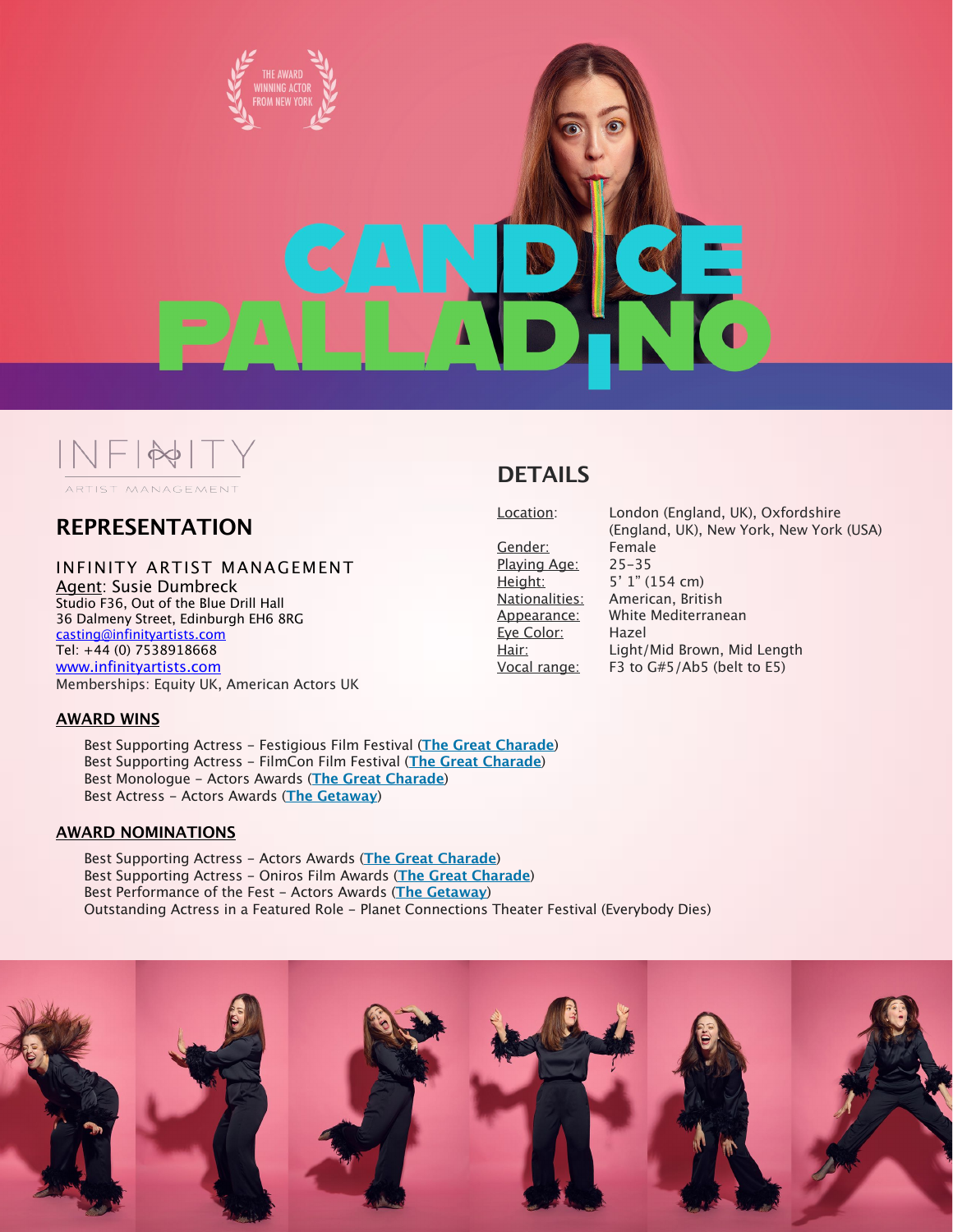# **ACTING**

## **FILM**

| Vampire Virus (2020)            |
|---------------------------------|
| <b>The Great Charade (2019)</b> |

Lauren **Ace Entertainment/Dark Temple Motion Pictures, Charlie Steeds Dixie Lee Rodeax Ltd., Dan & Rodeo Strange ★ ★ ★ ★** 

## **TELEVISION**

**Serenity** (2019 Workshop) Jennifer Bukowski Stanley Road Productions, Graeme Fry

## **SHORT FILM**

**Eat My Life** (Post-Prod) Jolanda Thatmoose Pictures, Ben Murray **A Spiritual Experience** (2020) Woman in Bathroom Alexis Kirke **[Astrosapiens](https://www.imdb.com/title/tt7073038/?ref_=nm_flmg_act_5)** (2017) Aurora Parker David Toms Films, David Toms **[Bloodchild](https://www.imdb.com/title/tt6462972/?ref_=nm_flmg_act_6)** (2017) **Lucy Lucy** Rodeax Ltd., Rodeo Whiter **Silence in the Birdcage** (2016) Woman Rodeax Ltd., Rodeo Whiter **[EMU](https://www.imdb.com/title/tt5487234/?ref_=nm_flmg_act_7)** (2016) **Programmer** Apple Park Films, Adam Nelson **[The White Room](https://www.imdb.com/title/tt5275094/?ref_=nm_flmg_act_3)** (2015) **Jane Greene** Rodeax Ltd., Rodeo Whiter

### **FILM SCHOOL**

**[The Getaway](https://www.imdb.com/title/tt7102764/?ref_=nm_flmg_act_8)** (2017) Ashley

## **STAGE**

**Sundown Town** (2018) Camille De Rose Tristan Bates Theatre, Benjamin Mowbray **Summer Nights in Space** (2017) Alien Hannah Elsy Productions, Sinead O'Callaghan **Clinton the Musical** (2012) Dick Morris, Egdoh Theater, Ken Alexander **Slay It With Music** (2011) **Rosemarie Clinger** A Stage Kindly, Joseph C. Walsh **Hamlet Smith** (2011) **Amelia** Amelia Liminal Space Productions, Prav MJ Little Johnny's Big Gay Wedding (2010) Waiter Nat'l Theatre of Scotland/Random Accomplice, Julie Brown **Everybody Dies** (2009) Carrie Edible Brains Productions, Russel Dobular **Flyer** (2009) **Lulu Lulu AngelWing Music, Carl Anthony Tramon Hamlet** (2007) **Community Community Community Community Community Community Community Community Community Community Community Community Community Community Community Community Community Community Community Community Commu Alice Squared** (2006) Alice Theatre Ink Productions, Cori Silberman **Trailer Park Broadcasting Scandals** (2005) Pauline Felts Marie Strinden

## **INTERNET**

**E-Plays, Vol.2: "Genesisters"** (2020) Carmen American Actors UK, Kim Hausler **E-Plays, Vol.1: ["Smoke Screen"](https://vimeo.com/446471824)** (2020) Jenny **American Actors UK, Katherine Kerman** 

## **REHEARSED READING**

**8x8: "Bohm" by Alex Perry** (2020) Brenda Bagshaw American Actors UK, Ruby Etches **Sweet Jane** (2014) **Jane Sweet Jane** Molly Rydzel, Molly Rydzel, Molly Rydzel **Everybody Dies** (2014) **Carrie Molly Rydzel, Krysta Hibbard** Carrie Molly Rydzel, Krysta Hibbard **Plagued** (2009) Mob 6 Mob 6 Nick Moore & Daniel John Kelley

### **WORKSHOP**

**Tag** (2018) Jenna Thatmoose Pictures, Ben Murray **Werewolflure** (2018) **Hayley Hayley Thatmoose Pictures, Ben Murray** Thatmoose Pictures, Ben Murray **Dirt** (2018) Mary Beaumont Productions, William Kee

**[Locked Out](https://www.imdb.com/title/tt9067818/?ref_=nm_flmg_act_4)** (2019) Julia Bauhaus-Universität/UCA, Josefine Nitzsche University of Bolton<br>Shervin Shirazian & Nicholas Cooke, ★★

**[4 Fit Girls](https://www.imdb.com/title/tt6175392/?ref_=nm_flmg_act_9)** (2016) **Lila** Lila Fish Overboard Pictures, Elizabeth Gregory & Deloris Collins

**Tom and Jerry vs. Fred Quimby** (2019) Voices/Stage Directions Ambassador Theatre Group, Melisa Annis

**Daisy May is Breaking In** (2018) Daisy May The Actors Centre, Sinead O'Callaghan **The Paralegal** (2016) **Actor/Deviser** Pin the Tale, Ragga Dahl Johansen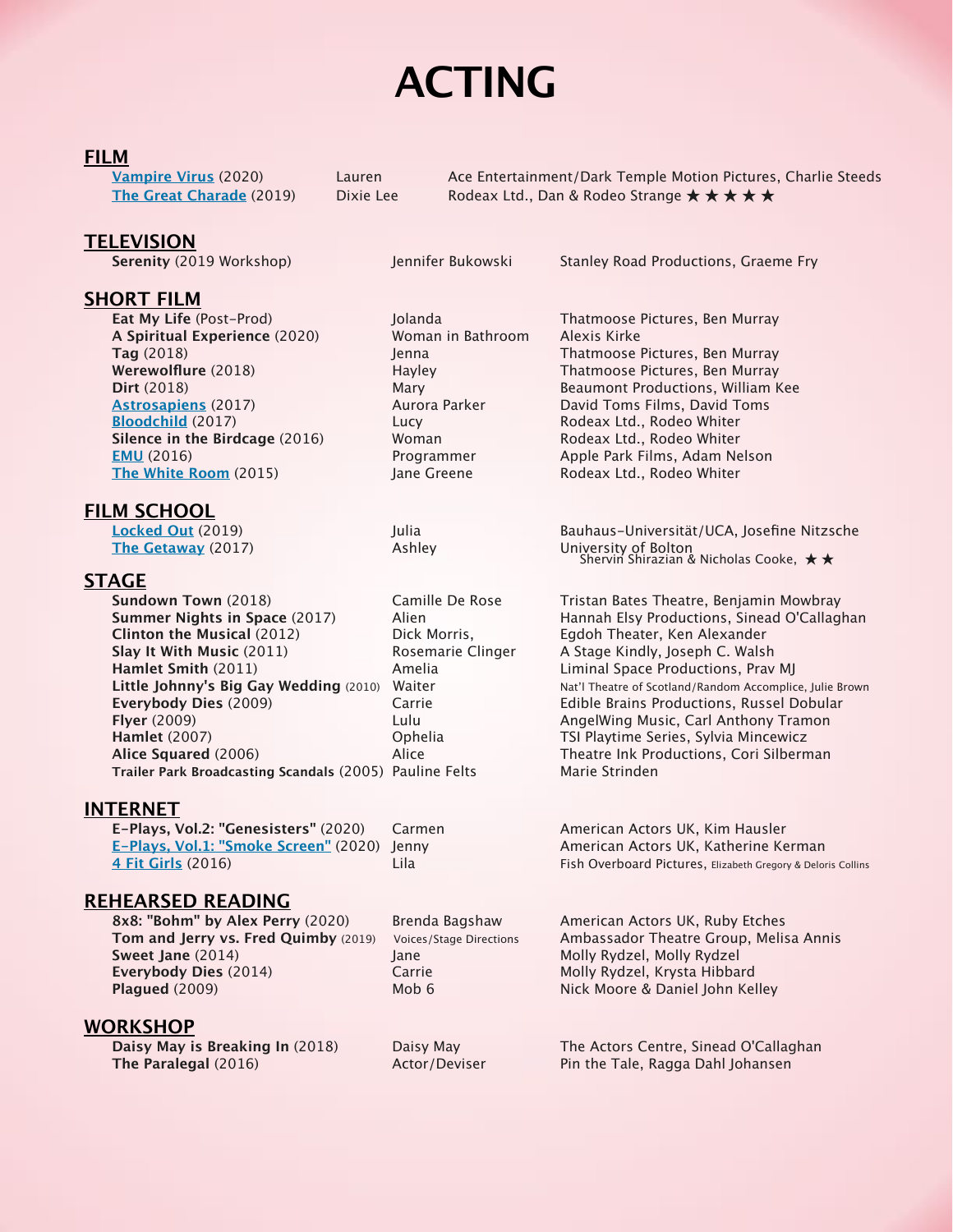

# **EVERYTHING ELSE**

# **VOICEOVER**

**COMMERCIALS (USA & CANADA) TRESemme Hair Care - Various** (2017-2019) Mullenlowe & Matinée Multilingual **Wonderbly - Personalized Books** (2017) 1st Ave Machine

**VIDEO GAMES** 

**Unknown Number** (expected 2021) Amanda Reid **[Godolphin Games,](https://www.godolphingames.com)** Roland J.K Walters & Thomas Keane **DUBBING Tini: The Movie (New Life of Violetta)** (2016) Melanie Walt Disney Pictures

# **WRITING**

#### **SCREEN**

**"a doGumentary"** A micro-short

**DAISY MAY In development** Curious about Daisy and want to hear more? **[Contact Candice.](http://candicepalladino.com/contact/)** 

### **STAGE**

**Daisy May is Breaking In** (2018) The Actors Centre, Sinead O'Callaghan

**THE SHAREN LORENZO SHOW** In development Curious about Sharen and want to hear more? **[Contact Candice.](http://candicepalladino.com/contact/)** 

# **PRODUCING**

**SCREEN**

**[The Great Charade](https://www.imdb.com/title/tt9573186/?ref_=nv_sr_1?ref_=nv_sr_1)** (2019) Associate Producer Rodeax Ltd., Dan & Rodeo Strange **"a doGumentary"** A micro-short by Candice Palladino

#### **STAGE**

**Daisy May is Breaking In** (2018) Producer The Actors Centre, Sinead O'Callaghan